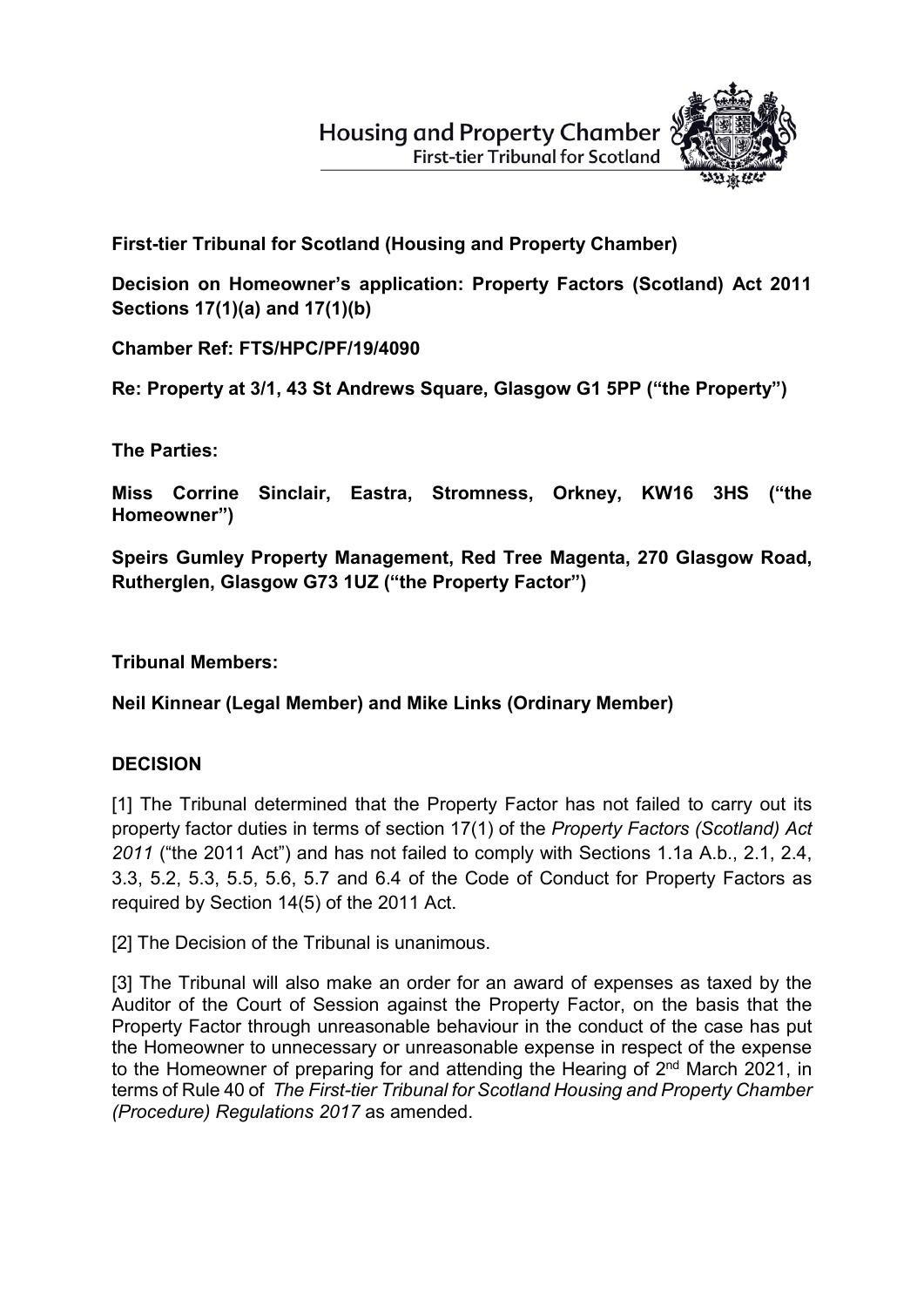#### **Introduction**

[4] In this Decision the *Property Factors (Scotland) Act 2011* is referred to as "the 2011 Act"; the *Property Factors (Scotland) Act 2011 Code of Conduct for Property Factors* is referred to as "the Code"; and *The First-tier Tribunal for Scotland Housing and Property Chamber (Procedure) Regulations 2017* as amended are referred to as "the Rules".

[5] The Property Factor was a Registered Property Factor and had a duty under section 14(5) of the 2011 Act to comply with the Code.

## **Background**

[6] By application dated 20th December 2019 the Homeowner applied to the Tribunal for a determination on whether the Property Factor had failed to carry out its property factor duties in terms of section 17(1) of the 2011 Act and had failed to comply with Sections 1.1a A.b., 2.1, 2.4, 3.3, 5.2, 5.3, 5.5, 5.6, 5.7 and 6.4 of the Code as required by Section 14(5) of the 2011 Act.

[7] On 16<sup>th</sup> March 2020 a Convenor on behalf of the President accepted the application and referred it to a Tribunal for a hearing. By letters dated 31<sup>st</sup> July 2020 both parties were notified that a hearing by conference call would take place at 10am on 16<sup>th</sup> September 2020

[8] Thereafter, the Tribunal held a number of hearings concerning preliminary matters in relation to a number of other applications brought by other homeowners at St Andrews Square, who were all represented by the Homeowner, and which applications were dealt with in previous decisions of the Tribunal.

[9] A Hearing was ultimately held on 14<sup>th</sup> April 2021 by conference call. The Homeowner participated, and was not represented. The Property Factor's Iain Friel participated, and was not represented.

[10] The Homeowner helpfully confirmed at the outset of the hearing that all of her complaints under the various sections of the Code and in relation to failures of the Property Factor to carry out its property factor duties, and which the Homeowner wished to continue to insist upon, now related to three issues. Other issues which were extant at the time this application was made have now been resolved, and no longer require a decision from the Tribunal.

[11] Firstly, a failure by the Property Factor to negotiate the best rate it could on behalf of the Homeowner and other residents at the development in relation to property insurance.

[12] Secondly, a failure by the Property Factor to negotiate the best rate it could on behalf of the Homeowner and other residents at the development in relation to charges for the supply of electricity.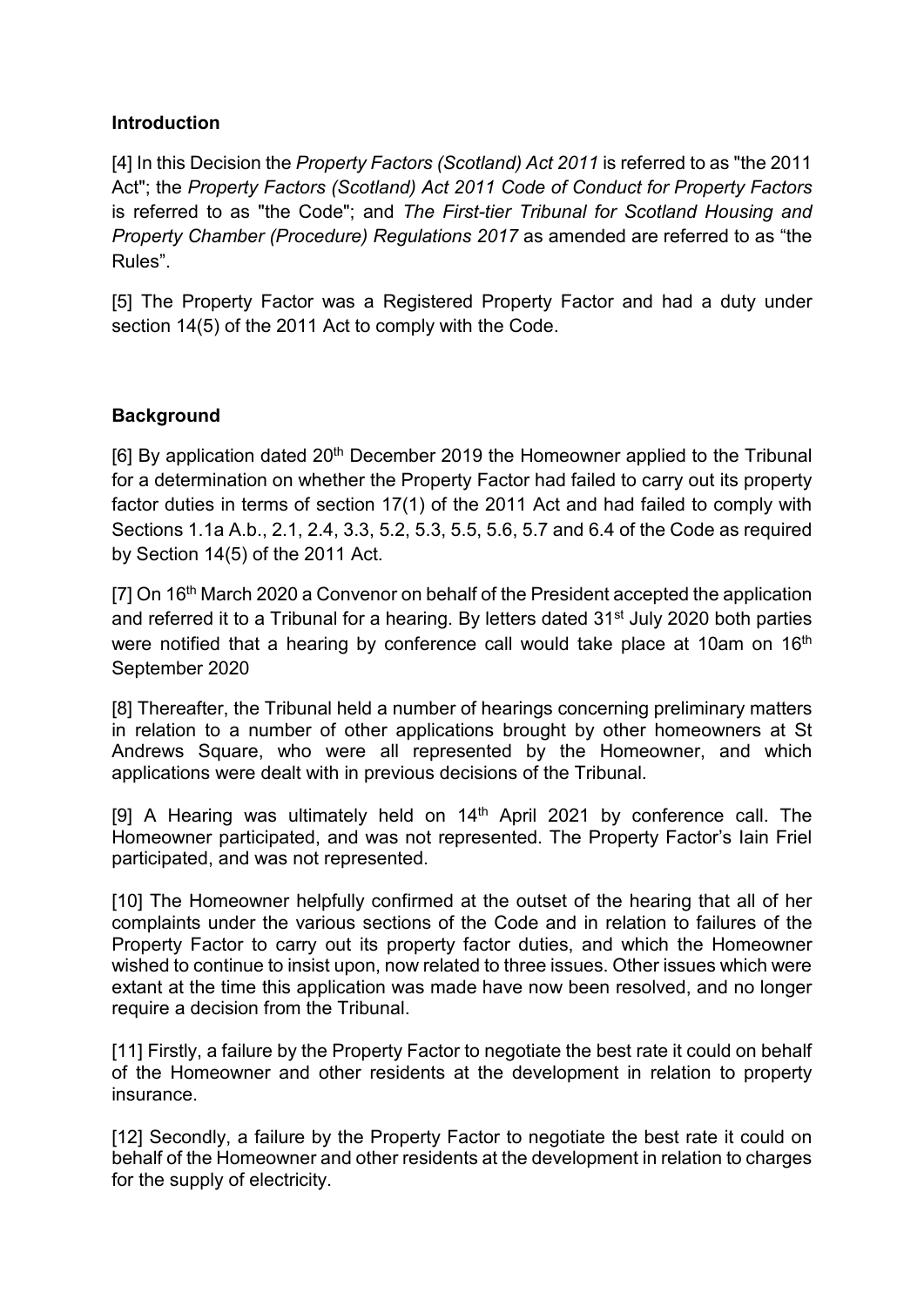[13] Thirdly, a failure by the Property Factor to take action to compel a contractor to provide new key fobs for a new door entry system which had been charged to the homeowners, but which were not provided.

[14] The Tribunal heard evidence from the Homeowner, another homeowner at the development, Mr Hogg, and Mr Friel. Ultimately, it became clear to the Tribunal that there was actually very little factual dispute between the parties. The real dispute related to whether the actions taken by the Property Factor were as a matter of principle sufficient or not for the purposes of complying with both the Code and its property factor duties. The disputes can be summarised as follows.

[15] In relation to the first issue, parties were agreed that as a result of enquiries made by the homeowners at the development, it became clear that they were all being overcharged for property insurance. An inappropriately high insurance rate was continuing to be applied as a result of a historic insurance claim, which should not have been.

[16] One of the other homeowners, Mr Hogg, sought a quote from another insurer, which produced a substantially lower premium. He passed this information on to the Property Factor, which raised the issue with its insurance broker. The insurance broker investigated, and obtained a substantially reduced premium. The insurance company applied a lower rate for three years to compensate for the inappropriately high rate which it had been applying.

[17] Mr Friel explained that in order to obtain best rates for all the developments which the Property Factor managed, including the development to which this application relates, the Property Factor used an independent insurance broker, Deacon Insurance Brokers, to obtain the best quote which it could from insurers for all the developments which the Property Factor managed as one block policy. The premium was then apportioned to each development by the broker, and each homeowner was then charged the proportion of the premium relating to their property.

[18] Mr Friel explained that the Property Factor relied on its insurance broker in this regard, and that the Property Factor upon having the issue raised with it immediately in turn raised it with the insurance broker, which then negotiated a reduction to the correct rate with a 3 year discount to reflect the overpayments.

[19] Mr Friel argued that by so doing, the Property Factor had acted properly and in accordance with the Code and its property factor duties.

[20] In relation to the second issue, parties were agreed that there was a communal electricity supply, the charges for which were apportioned between the various homeowners.

[21] The Homeowner noted that the various invoices stated that charges would be reduced by between 8% and 15% if the account payment method was changed to a monthly direct debit arrangement. This option had never been explored or taken up by the Property Factor, resulting in the homeowners paying significantly more than they needed to.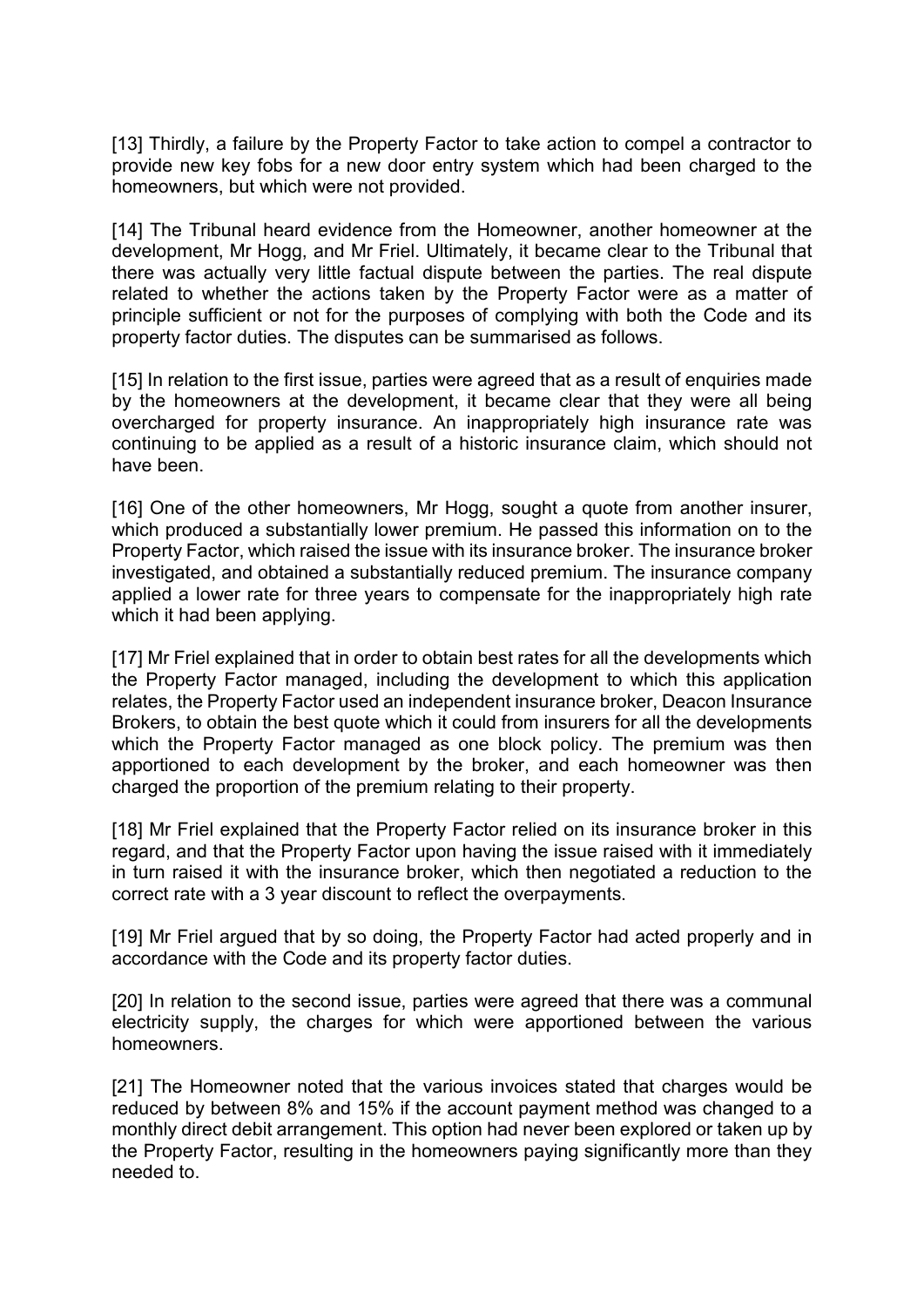[22] Mr Friel explained that the Property Factor had previously experienced difficulties operating a direct debit method of payment for communal electricity accounts. The difficulty was that if there was a substantial billing error, then large overpayments might be made automatically. The Property Factor's experience was that it was frequently time-consuming and difficult to obtain repayment of amounts already paid, as opposed to contesting the amount shown in a rendered invoice before that was paid.

[23] The Property Factor had now moved to using a broker to arrange the electricity accounts for developments, including the development to which this application relates. The broker obtains the best rates and supplies the electricity in terms of its agreement with the Property Factor.

[24] In relation to the third issue, parties were agreed that a specialist company carried out work replacing the door entry system to some of the properties in the development to which this application relates. They were also agreed that the original quote provided and charged for the provision of three new key fobs for each proprietor which were not in fact provided.

[25] Parties were agreed that the Homeowner and her fellow homeowners raised this issue with the Property Factor, who obtained a refund from the specialist contractor in respect of the non-supply of the new key fobs.

[26] Mr Friel explained that when the Property Factor raised this issue with the specialist contractor, the latter explained that it had been able to re-use existing fobs and as a result did not supply new ones. It agreed to reimburse the cost of the new fobs which it had not supplied, and the refund was credited to the homeowners affected.

[27] There was no meaningful dispute between the parties turning on the monetary amounts involved in these issues. The Homeowner argued that the Property Factor had failed in its duties simply by not negotiating appropriate rates for electricity and insurance, and in not insisting that the specialist contractor supply the key fobs charged for in its original quotation.

[28] Finally, the Homeowner asked the Tribunal to make an award of expenses in her favour in relation to two earlier hearings of this application on 15<sup>th</sup> December 2020 and 2<sup>nd</sup> March 2021.

[29] At the former, the Property Factor was granted an adjournment due to its misunderstanding that it was a further no-evidential hearing following on from an earlier hearing concerning legal arguments.

[30] At the latter, the Property Factor did not attend. The Property Factor e-mailed the Tribunal in response to its enquiry regarding its absence and was granted a further adjournment shortly after the hearing commenced due to an error on its part in not arranging for one of its directors to attend, for which it apologised.

[31] Mr Friel accepted that the Homeowner had been put to unnecessary expense due to a failure on the part of the Property Factor to attend the hearing on 2<sup>nd</sup> March 2021,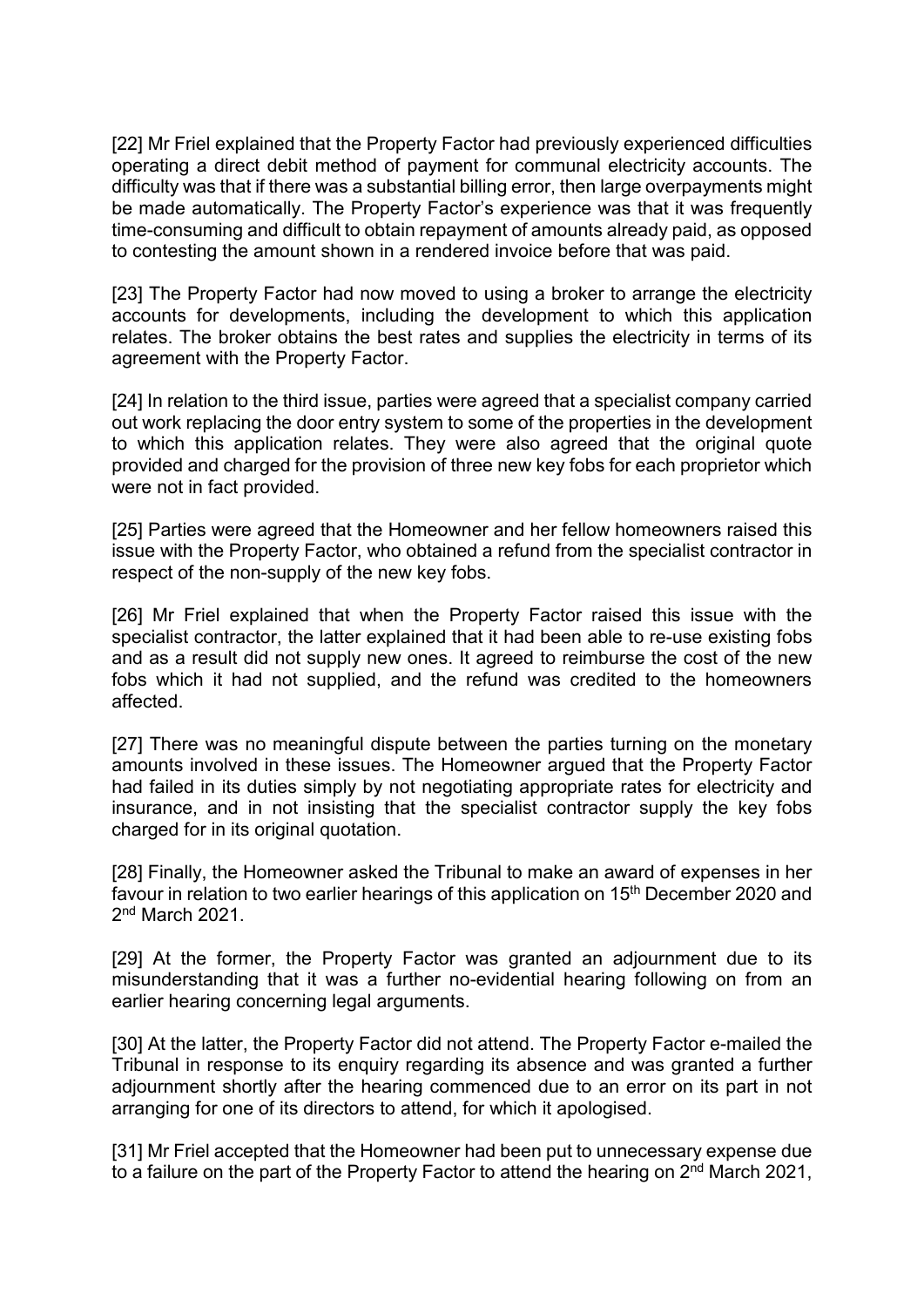and conceded that the Property Factor should be made subject to an award of expenses in respect of that hearing.

### **Statement of Reasons**

[32] Section 17 of the 2011 Act provides:

"17 Application to the First-tier Tribunal

(1) A homeowner may apply to the First-tier Tribunal for determination of whether a property factor has failed—

(a) to carry out the property factor's duties,

(b) to ensure compliance with the property factor code of conduct as required by section 14(5) (the "section 14 duty").

(2) An application under subsection (1) must set out the homeowner's reasons for considering that the property factor has failed to carry out the property factor's duties or, as the case may be, to comply with the section 14 duty.

(3) No such application may be made unless—

(a) the homeowner has notified the property factor in writing as to why the homeowner considers that the property factor has failed to carry out the property factor's duties or, as the case may be, to comply with the section 14 duty, and

(b) the property factor has refused to resolve, or unreasonably delayed in attempting to resolve, the homeowner's concern.

(4) References in this Act to a failure to carry out a property factor's duties include references to a failure to carry them out to a reasonable standard.

(5) In this Act, *"property factor's duties"* means, in relation to a homeowner—

(a) duties in relation to the management of the common parts of land owned by the homeowner, or

(b) duties in relation to the management or maintenance of land—

(i) adjoining or neighbouring residential property owned by the homeowner, and

(ii) available for use by the homeowner."

[33] Section 17(1) creates two separate grounds of complaint, being failure to carry out the property factor's duties and failure to ensure compliance with the Code. The Homeowner proceeds in this application in respect of both.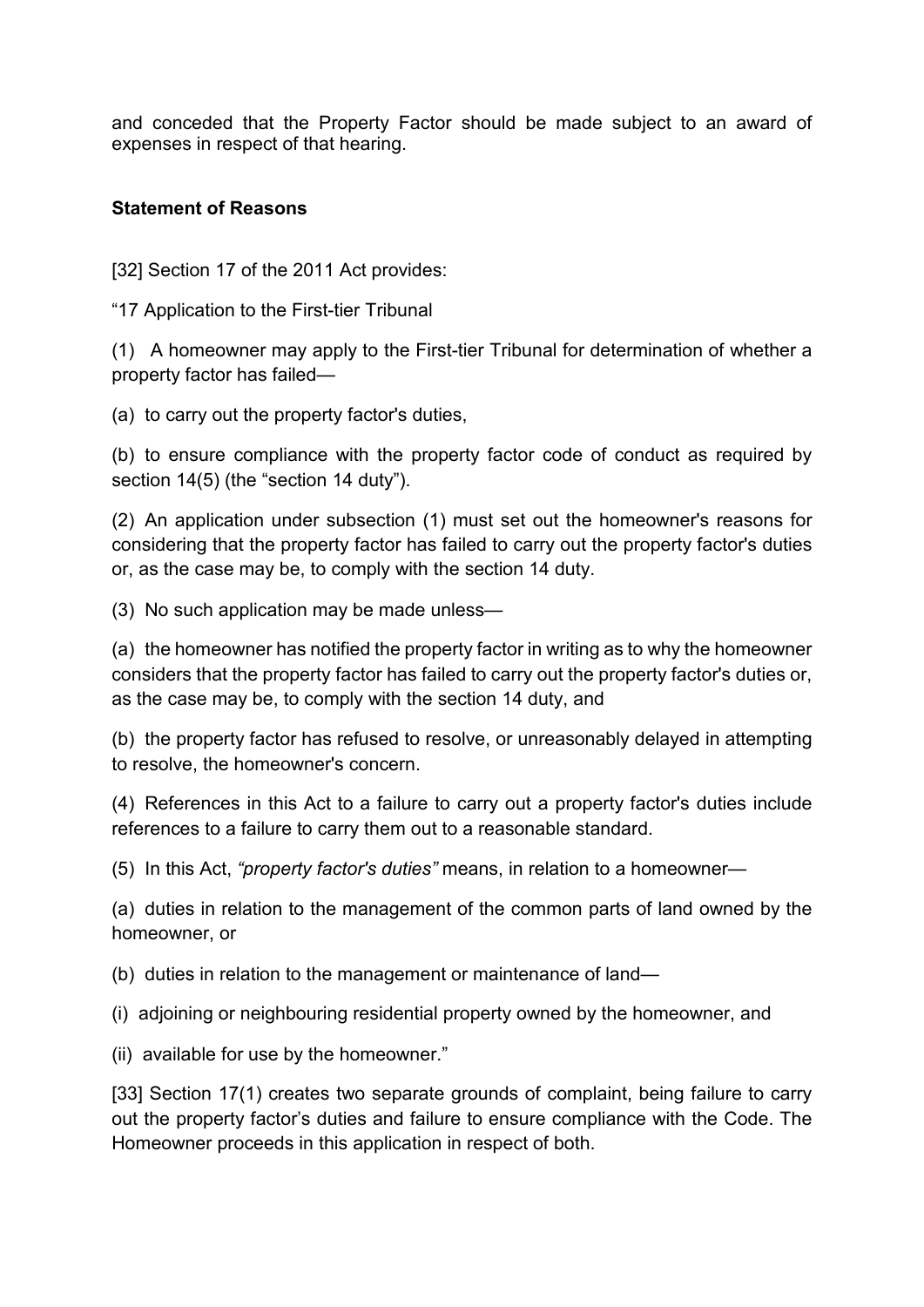[34] However, the Homeowner confirmed that all of her remaining complaints relate to the three issues identified above. The Tribunal therefore requires to decide whether the Property Factor is in breach of the Code or its property factor duties in respect of these three issues in principle, before addressing the particular breaches relied upon by the Homeowner.

[35] On the first issue, the Tribunal concluded that the Property Factor had done all that could reasonably be expected of it. The Property Factor did not itself have the expertise to arrange insurance cover, and appointed an independent insurance broker to do that on behalf of themselves and those that they provided factoring services to.

[36] Upon being advised that the premiums might be higher than they ought to be, they quickly raised that with the broker, who discussed the issue with the insurer, obtained a much-reduced premium, and also obtained a discount on that reduced premium in recompense for the inflated rate previously paid.

[37] The Property Factor advised the Homeowner of this outcome, and adjusted her account accordingly. The Tribunal did not find that approach unreasonable.

[38] Upon the second issue, the Property Factor did not attempt to take advantage of a potential reduction in charges by taking up the option of direct debit monthly payments, but did so for the reasons which Mr Friel explained. The Tribunal did not find that approach unreasonable.

[39] On both the first issue and the second, the Tribunal would observe that rates and charges can vary between providers, and can also vary by negotiation with a provider. Therefore, no-one can ever be certain objectively that they are paying "the best rate".

[40] The Property Factor used reasonable endeavours to achieve a reasonable rate, and is not an insurer for the Homeowner against the possibility that a better rate might later have been discovered to be available.

[41] With regard to the third issue, the Tribunal concluded that the Property Factor had, once again, used an independent contractor to carry out specialised work. That contractor varied the work done from that in the original quotation as it was able to reuse the existing key fobs.

[42] Upon that being brought to the Property Factor's attention by the Homeowner, it approached the contractor and obtained a refund in respect of the variation which was passed on to the Homeowner and her fellow homeowners. Again, the Tribunal did not find that approach unreasonable.

[43] With regard to Section 1.1a A.b of the Code, the Homeowner complained that the Property Factor failed to provide financial thresholds for when a quote would be required and when the factor could act without consultation with the homeowners.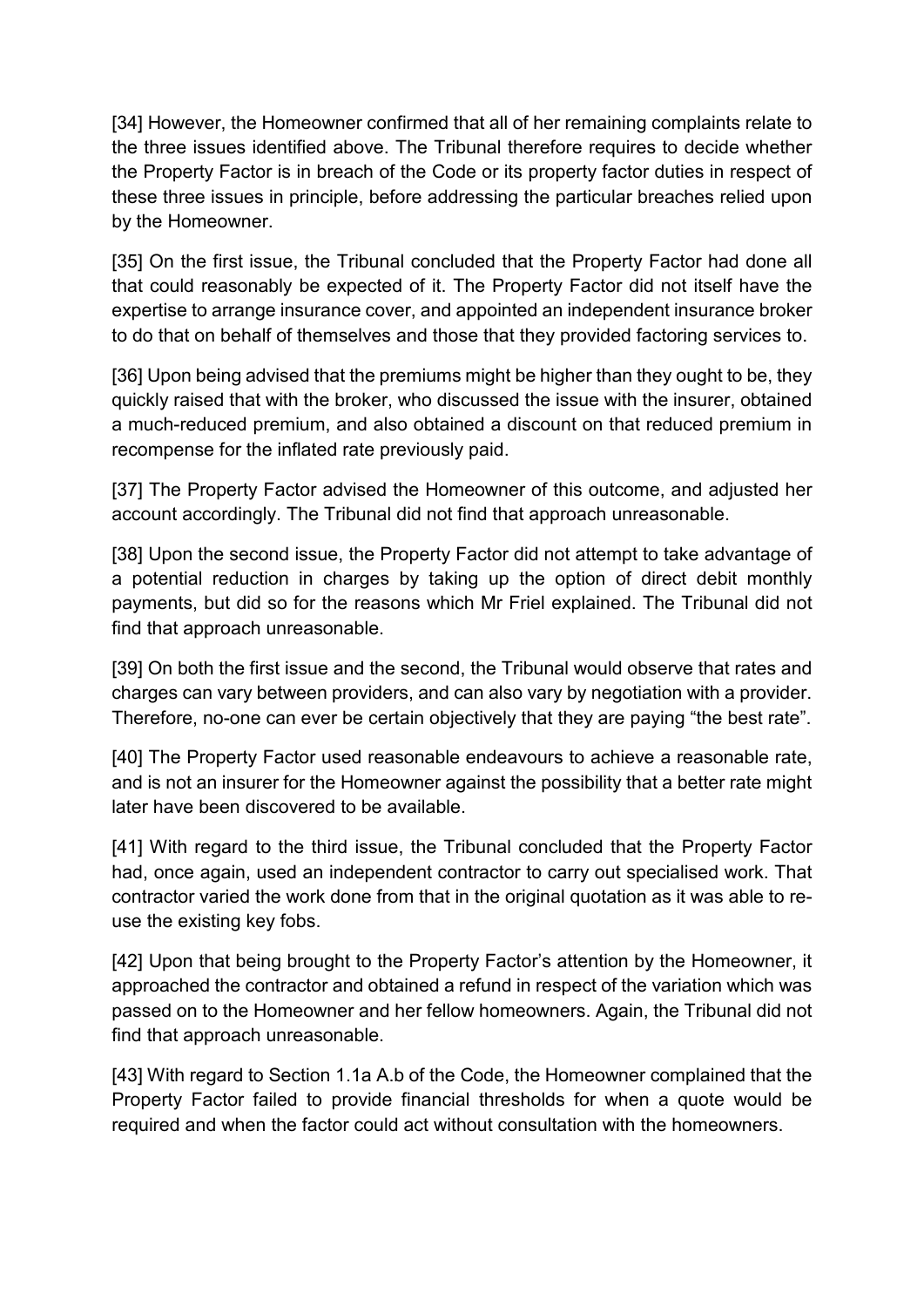[44] Section 1.1a A.b states that the written statement of services should set out "where applicable, a statement of any level of delegated authority, for example financial threshold for instructing work, and situations in which you may act without further consultation".

[45] The Tribunal notes that financial thresholds for instructing work are given as an example, and are not a requirement of this section. Similarly, the section is also qualified by the words "where applicable".

[46] The Property Factor stated that the written statement of services provided was a generic document, and was not suitable to specify particular thresholds for every property. The Property Factor stated, however, that it maintained a float from each property for £200.00 to cover minor works, and that it operated a system where a level of £2,500 of expenditure would require internal authorisation to be obtained to seek payment in advance from homeowners before proceeding. The Homeowner did not dispute these assertions.

[47] In these circumstances, and standing the view the Tribunal has reached on the three issues earlier identified, the Tribunal did not find that the Property Factor was in breach of this section of the Code.

[48] Section 2.4 of the Code states with regard to good communication that "You must have a procedure to consult with the group of homeowners and seek their written approval before providing work or services which will incur charges or fees in addition to those relating to the core service. Exceptions to this are where you can show that you have agreed a level of delegated authority with the group of homeowners to incur costs up to an agreed threshold or to act without seeking further approval in certain situations (such as in emergencies)."

[49] For the reasons earlier noted with regard to Section 1.1a A.b of the Code, the Tribunal did not find that the Property Factor was in breach of this section of the Code.

[50] Section 2.1 of the Code states with regard to good communication that "You must not provide information which is misleading or false." The Homeowner contended that the Property Factor provided information which was misleading or false in relation to the way it dealt with the three issues earlier identified.

[51] In circumstances where the Tribunal has accepted that the Property Factor's approach on the three issues was not unreasonable, it has not provided information which was misleading or false and the Tribunal did not find that the Property Factor was in breach of this section of the Code.

[52] Similarly, the Homeowner contended that the Property Factor was in breach of Sections 5.2, 5.3, 5.5, 5.6 and 5.7 of the Code with regard to standards applicable to arranging insurance. In circumstances where the Tribunal has accepted that the Property Factor's approach on the first issue was not unreasonable, the Tribunal did not find that the Property Factor was in breach of these sections of the Code.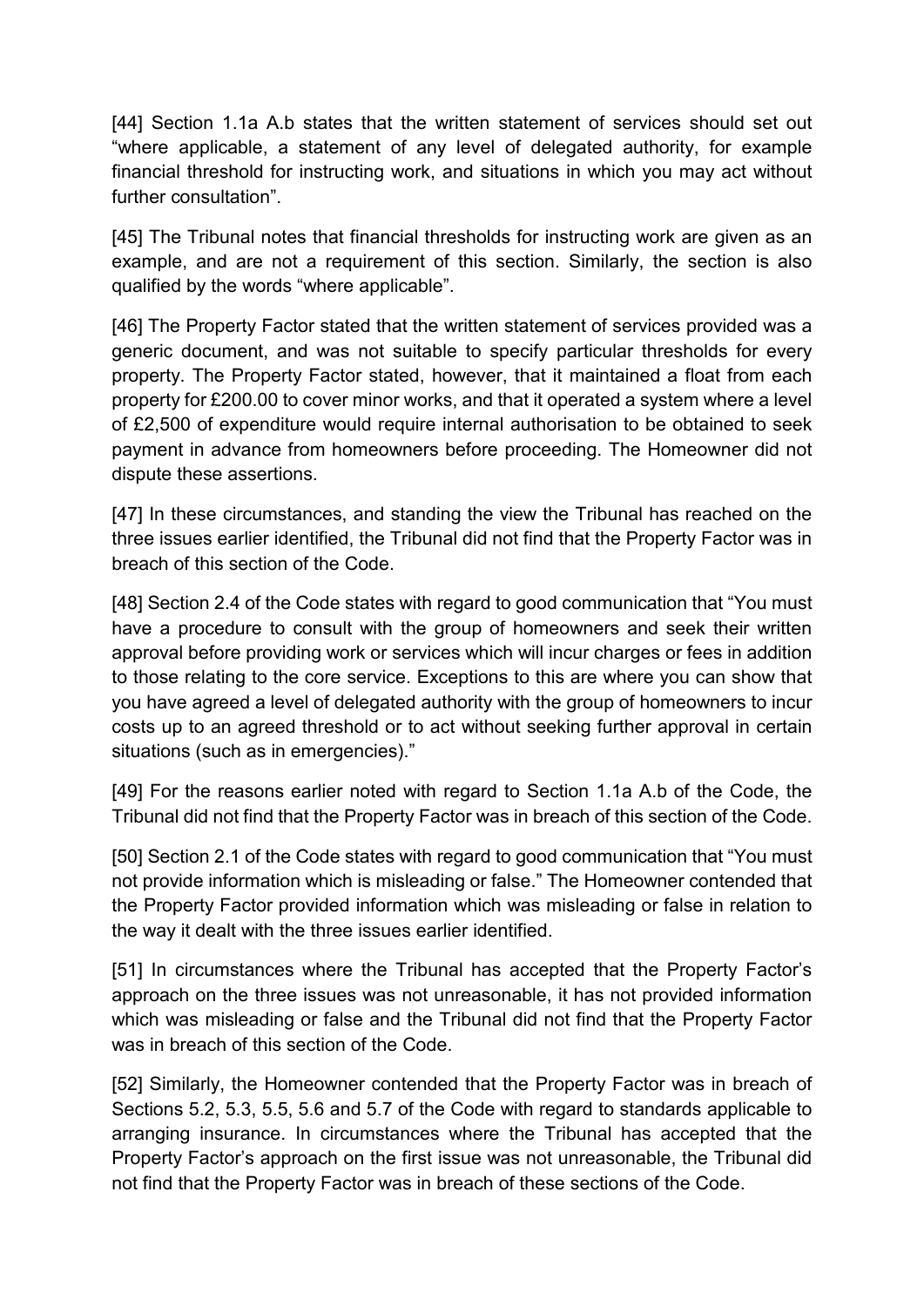[53] With regard to Sections 5.2 and 5.3, the Property Factor provided the insurance details when these were requested. The Homeowner was dissatisfied as a result of a failure to provide historic records relating to earlier periods.

[54] However, it seemed to the Tribunal that where the Property Factor took the matter up with its independent broker, who raised the issue with the insurer, and where suitable adjustments and reductions were made to the premiums as earlier explained in relation to the first issue, the Tribunal did not find that the Property Factor was in breach of this section of the Code.

[55] With regard to Section 5.5, the Homeowner contended that the Property Factor failed to respond in relation to providing historic records relating to earlier periods of insurance. This section concerns the progress of insurance claims, and the Tribunal did not find that the Property Factor was in breach of this section of the Code.

[56] With regard to Sections 5.6 and 5.7, the Property Factor has provided information explaining the process by which it arranged insurance together with insurance particulars, and accordingly the Tribunal did not find that the Property Factor was in breach of this section of the Code.

[57] The Homeowner confirmed to the Tribunal at the Hearing that she was withdrawing her complaints that the Property Factor had breached sections 3.3 and 6.4 of the Code, and her complaint that the Property Factor failed to carry out its property factor duties in terms of Section 17(1) of the 2011 Act.

[58] Finally, with regard to the Homeowner's application for expenses, Rule 40 of *The First-tier Tribunal for Scotland Housing and Property Chamber (Procedure) Regulations 2017* as amended provides:

"(1) The First-tier Tribunal may award expenses as taxed by the Auditor of the Court of Session against a party but only where that party through unreasonable behaviour in the conduct of a case has put the other party to unnecessary or unreasonable expense.

(2) Where expenses are awarded under paragraph (1) the amount of the expenses awarded under that paragraph must be the amount of expenses required to cover any unnecessary or unreasonable expense incurred by the party in whose favour the order for expenses is made."

[59] The Tribunal had sympathy with the frustration of the Homeowner with regard to the adjournment of the hearing of  $15<sup>th</sup>$  December 2020, but did not consider that what appeared to be a genuine misunderstanding constituted unreasonable behaviour on the part of the Property Factor in the conduct of the case.

[60] However, the Tribunal did consider that the Property Factor's failure to attend the hearing on 2nd March 2021 for the reasons it gave was unreasonable behaviour in the conduct of the case which had put the Homeowner to unnecessary or unreasonable expense, and Mr Friel to his credit conceded with apologies that was the case.